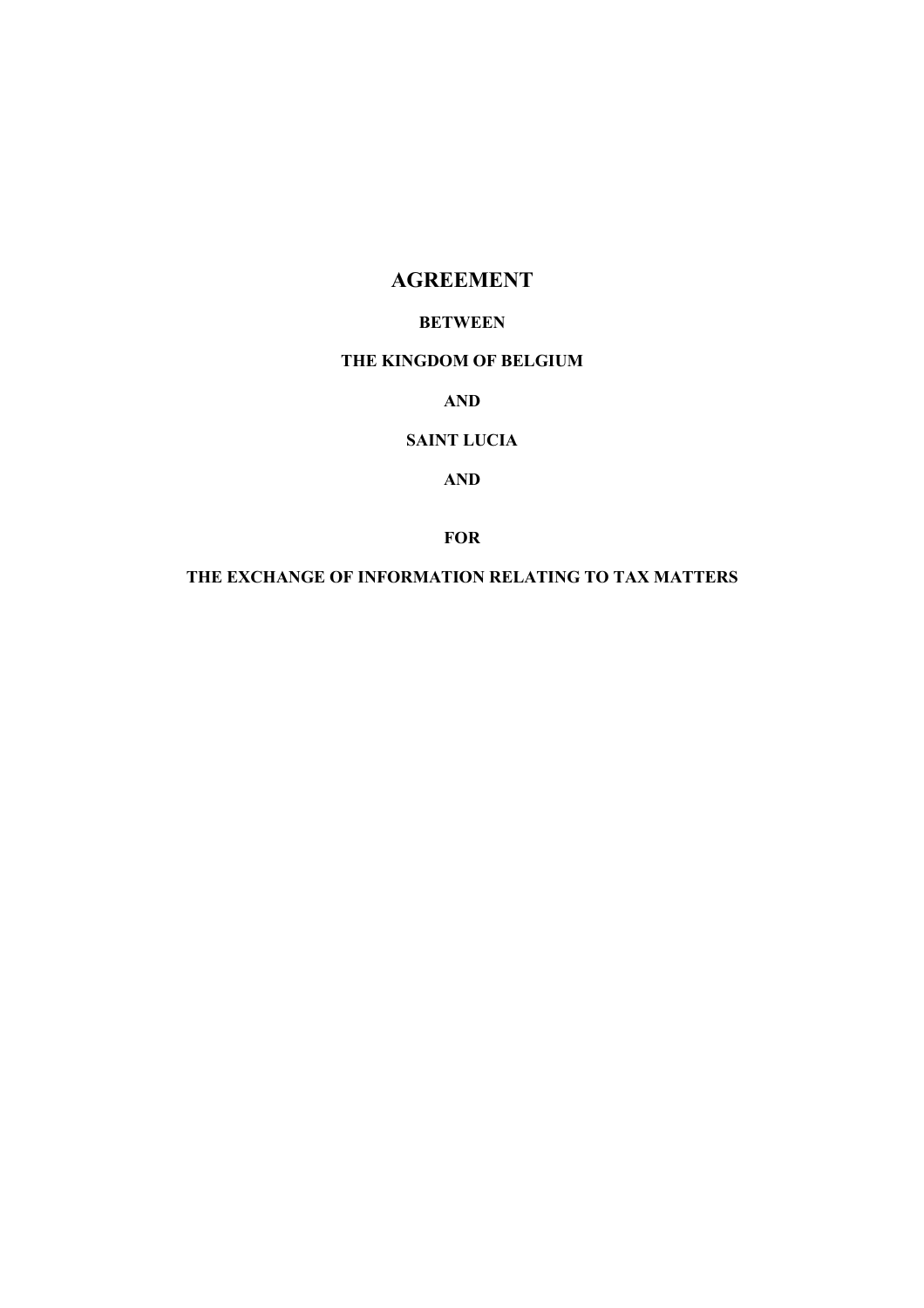# AGREEMENT **BETWEEN** THE KINGDOM OF BELGIUM AND SAINT LUCIA **FOR** THE EXCHANGE OF INFORMATION RELATING TO TAX MATTERS

THE GOVERNMENT OF THE KINGDOM OF BELGIUM

AND

THE GOVERNMENT OF SAINT LUCIA,

DESIRING to facilitate the exchange of information with respect to taxes,

HAVE AGREED as follows: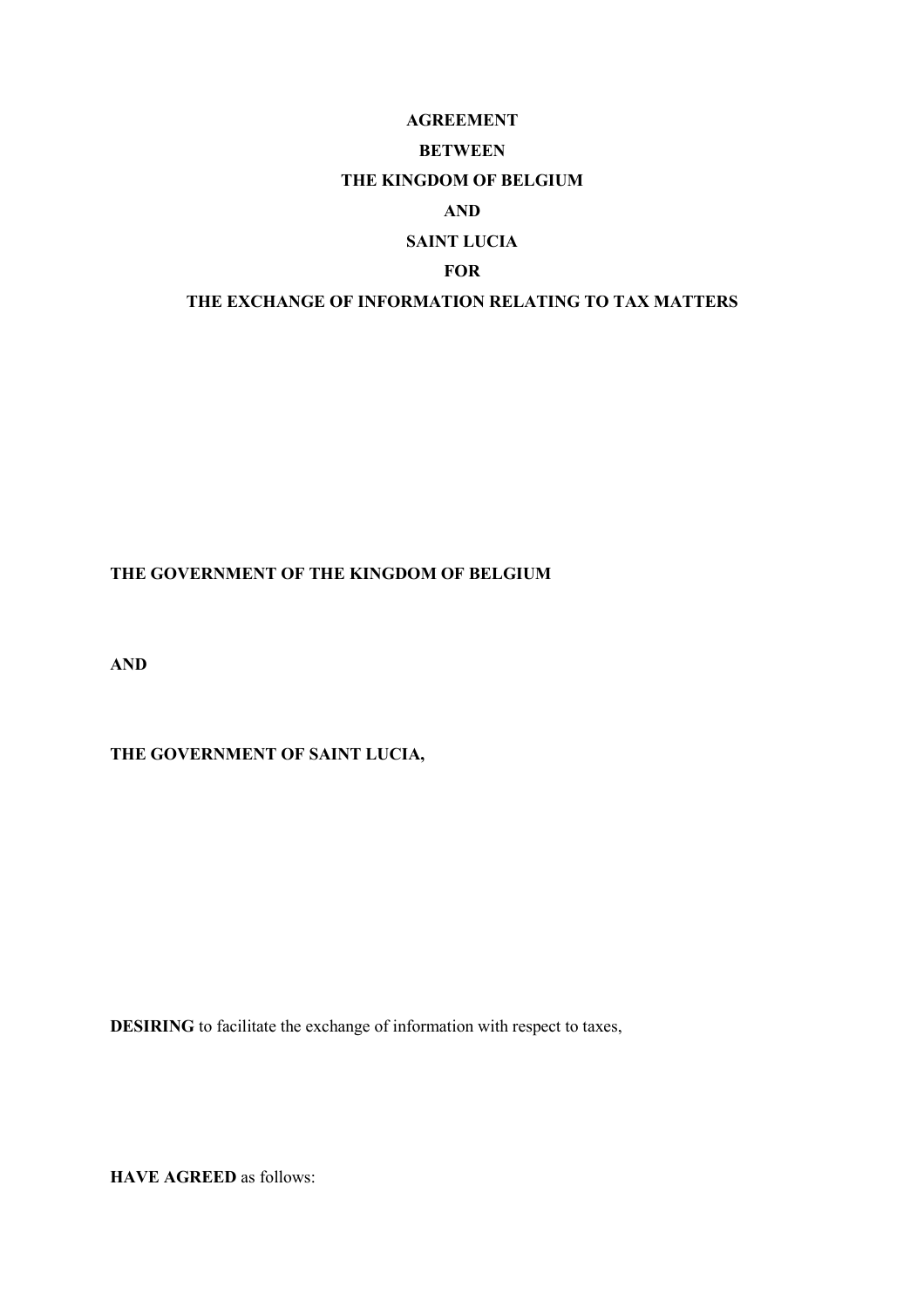#### Object and Scope of the Agreement

The competent authorities of the Contracting Parties shall provide assistance through exchange of information that is foreseeably relevant to the administration and enforcement of the domestic laws of the Contracting Parties concerning taxes covered by this Agreement. Such information shall include information that is foreseeably relevant to the determination, assessment and collection of such taxes, the recovery and enforcement of tax claims, or the investigation or prosecution of tax matters. Information shall be exchanged in accordance with the provisions of this Agreement and shall be treated as confidential in the manner provided in Article 8. The rights and safeguards secured to persons by the laws or administrative practice of the requested Party remain applicable to the extent that they do not unduly prevent or delay effective exchange of information.

#### Article 2

#### **Jurisdiction**

A Requested Party is not obligated to provide information which is neither held by its authorities nor in the possession or control of persons who are within its territorial jurisdiction.

#### Article 3

#### Taxes Covered

- 1. The taxes which are the subject of this Agreement are all taxes imposed or administered by either Contracting Party including any identical or substantially similar taxes imposed after the date of signature of the Agreement.
- 2. This agreement shall also apply to taxes imposed in Belgium by its political subdivisions or local authorities from the date on which Belgium shall notify the other Contracting Party through diplomatic channels that Belgium agrees on such application.

#### Article 4

#### **Definitions**

- 1. For the purposes of this Agreement, unless otherwise defined:
	- a) the term "Contracting Party" means Saint Lucia or Belgium as the context requires;
	- b) the term "Saint Lucia" means the country of Saint Lucia;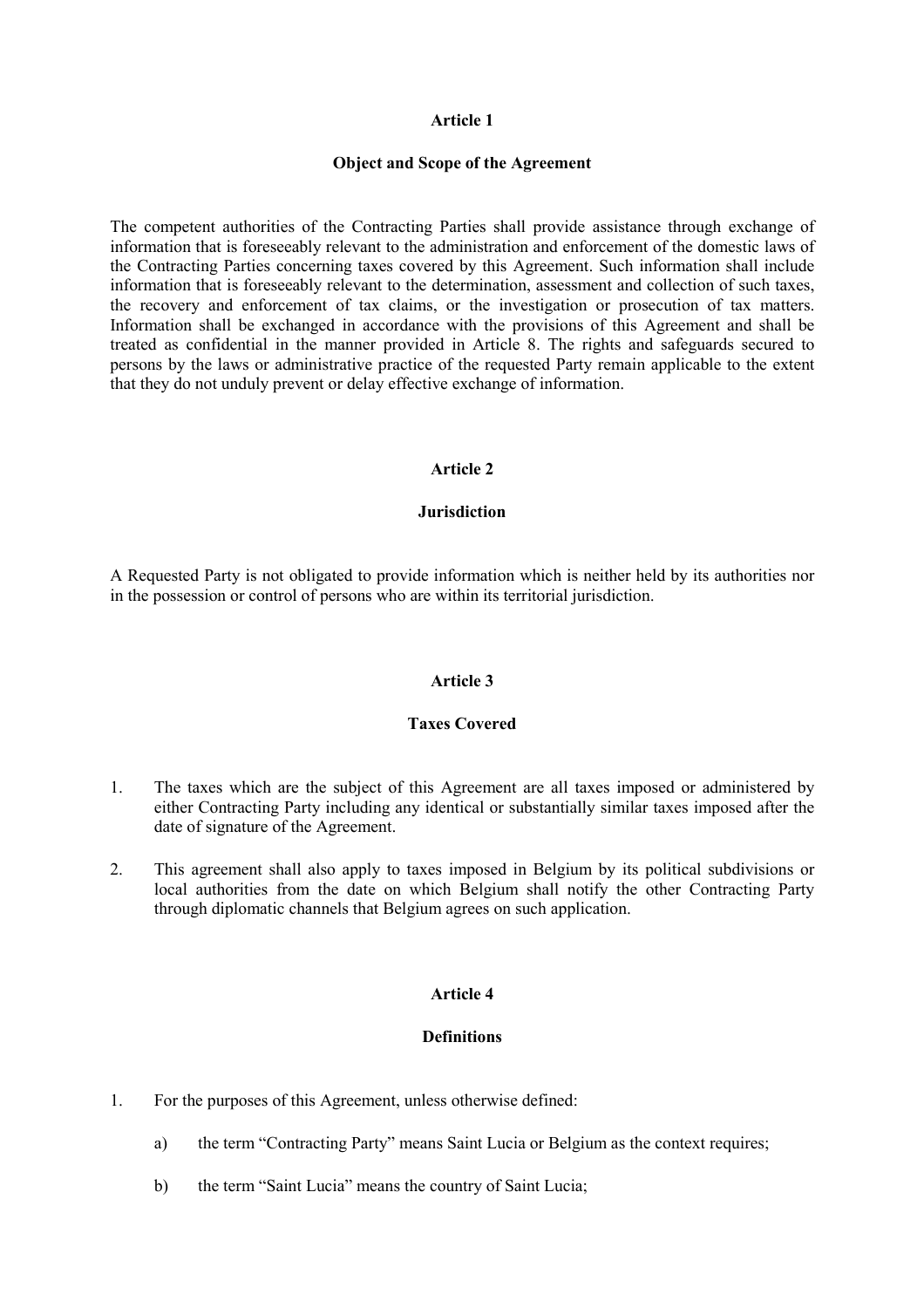- c) the term "Belgium" means the Kingdom of Belgium; used in a geographical sense, it means the territory of the Kingdom of Belgium, including the territorial sea and any other area in the sea and in the air within which the Kingdom of Belgium, in accordance with international law, exercises sovereign rights or its jurisdiction;
- d) the term "competent authority" means
	- i) in the case of Saint Lucia, the Minister of Finance or the Minister's authorised representative;
	- ii) in the case of Belgium, the Minister of Finance or his authorised representative;
- e) the term "person" includes an individual, a company and any other body of persons;
- f) the term "company" means any body corporate or any entity that is treated as a body corporate for tax purposes;
- g) the term "publicly traded company" means any company whose principal class of shares is listed on a recognised stock exchange provided its listed shares can be readily purchased or sold by the public. Shares can be purchased or sold "by the public" if the purchase or sale of shares is not implicitly or explicitly restricted to a limited group of investors;
- h) the term "principal class of shares" means the class or classes of shares representing a majority of the voting power and value of the company;
- i) the term "recognised stock exchange" means any stock exchange agreed upon by the competent authorities of the Contracting Parties;
- j) the term "collective investment fund or scheme" means any pooled investment vehicle, irrespective of legal form. The term "public collective investment fund or scheme" means any collective investment fund or scheme provided the units, shares or other interests in the fund or scheme can be readily purchased, sold or redeemed by the public. Units, shares or other interests in the fund or scheme can be readily purchased, sold or redeemed "by the public" if the purchase, sale or redemption is not implicitly or explicitly restricted to a limited group of investors;
- k) the term "tax" means any tax to which the Agreement applies;
- l) the term "applicant Party" means the Contracting Party requesting information;
- m) the term "requested Party" means the Contracting Party requested to provide information;
- n) the term "information gathering measures" means laws and administrative or judicial procedures that enable a Contracting Party to obtain and provide the requested information;
- o) the term "information" means any fact, statement or record in any form whatever;
- p) the term "criminal tax matters" means tax matters involving intentional conduct which is liable to prosecution under the criminal laws of the applicant Party;
- q) the term " criminal laws" means all criminal laws designated as such under domestic law irrespective of whether contained in the tax laws, the criminal code or other statutes.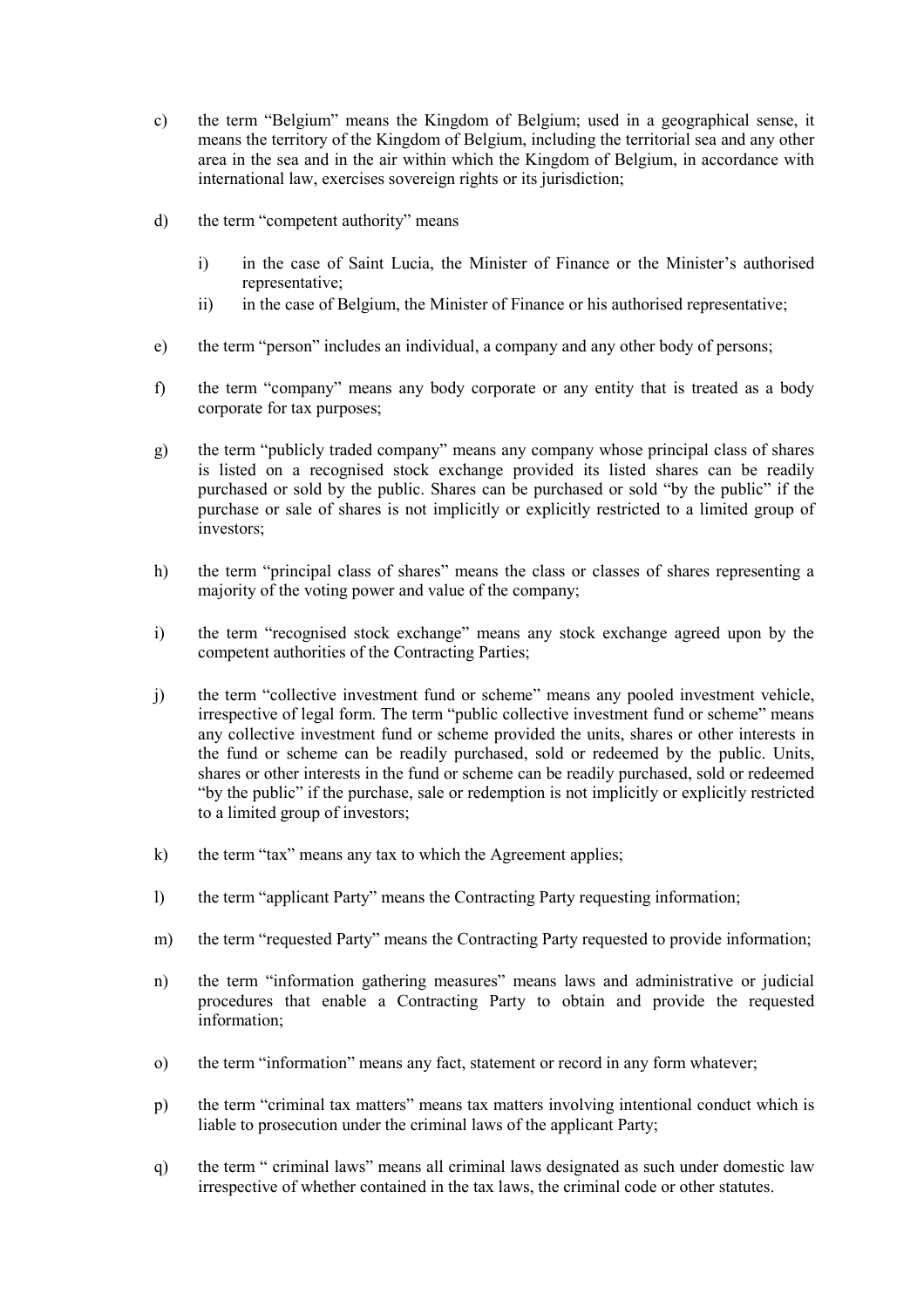- 2. The term "Anstalten" for the purposes of the Agreement shall be interpreted in accordance with paragraphs 52 and 53 of the Commentary to the OECD Model Agreement on Exchange of Information on Tax Matters.
- 3. As regards the application of this Agreement at any time by a Contracting Party, any term not defined therein shall, unless the context otherwise requires, have the meaning that it has at that time under the law of that Party, any meaning under the applicable tax laws of that Party prevailing over a meaning given to the term under other laws of that Party.

#### Exchange of Information Upon Request

- 1. The competent authority of the requested Party shall provide upon request information for the purposes referred to in Article 1. Such information shall be exchanged without regard to whether the conduct being investigated would constitute a crime under the laws of the requested Party if such conduct occurred in the territorial jurisdiction of the requested Party.
- 2. If the information in the possession of the competent authority of the requested Party is not sufficient to enable it to comply with the request for information, that Party shall use all relevant information gathering measures to provide the applicant Party with the information requested, notwithstanding that the requested Party may not need such information for its own tax purposes.
- 3. If specifically requested by the competent authority of an applicant Party, the competent authority of the requested Party shall provide information under this Article, to the extent allowable under its domestic laws, in the form of depositions of witnesses and authenticated copies of original records.
- 4. Each Contracting Party shall ensure that its competent authorities for the purposes specified in Article 1 of the Agreement, have the authority to obtain and provide upon request:
	- a) information held by banks, other financial institutions, and any person acting in an agency or fiduciary capacity including nominees and trustees;
	- b) information regarding the ownership of companies, partnerships, trusts, foundations, "Anstalten" and other persons, including, within the constraints of Article 2, ownership information on all such persons in an ownership chain; in the case of trusts, information on settlors, trustees and beneficiaries; and in the case of foundations, information on founders, members of the foundation council and beneficiaries. Further, this Agreement does not create an obligation on the Contracting Parties to obtain or provide ownership information with respect to publicly traded companies or public collective investment funds or schemes unless such information can be obtained without giving rise to disproportionate difficulties.
- 5. The competent authority of the applicant Party shall provide the following information to the competent authority of the requested Party when making a request for information under the Agreement to demonstrate the foreseeable relevance of the information to the request:
	- a) the identity of the person under examination or investigation;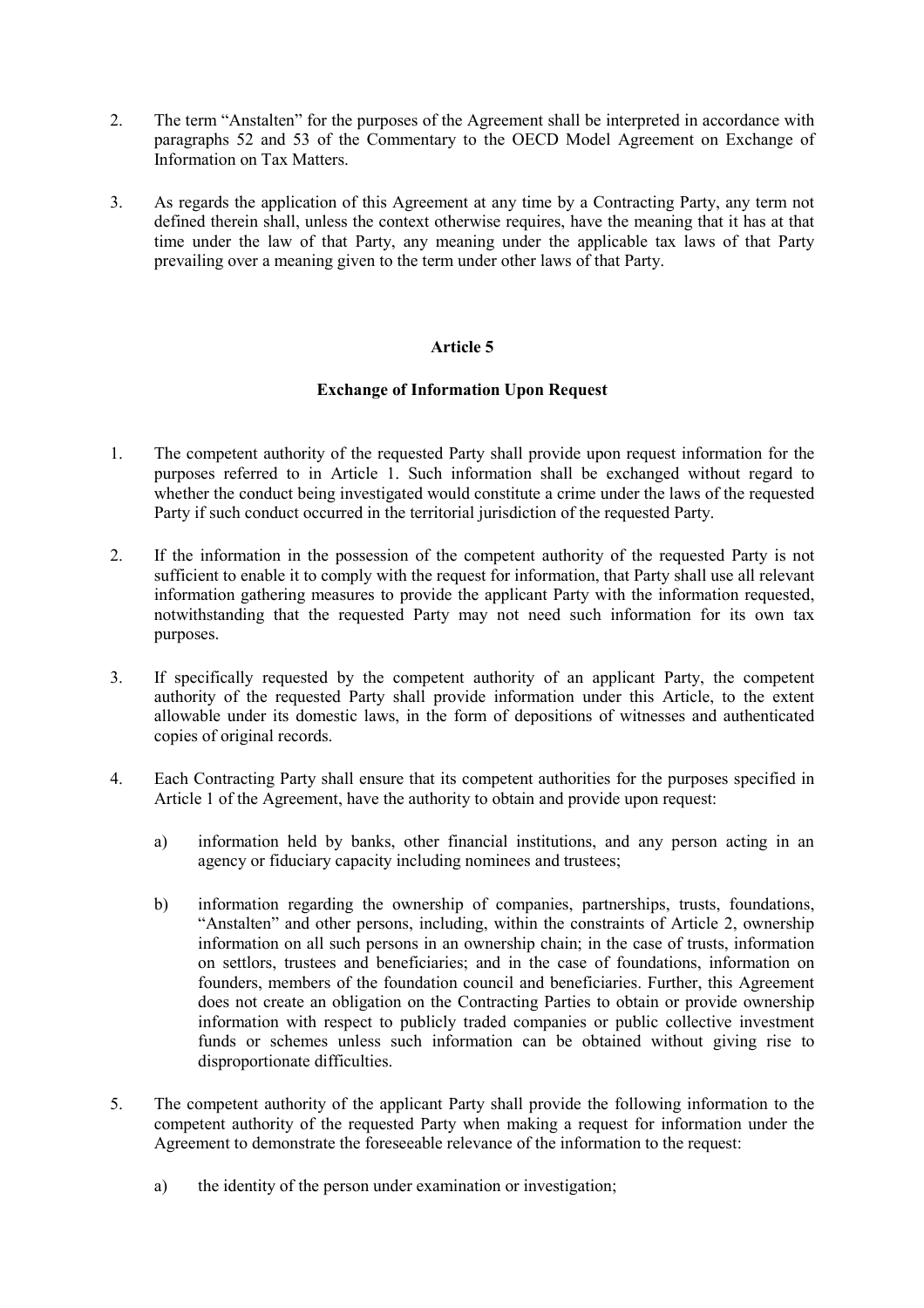- b) a statement of the information sought including its nature and the form in which the applicant Party wishes to receive the information from the requested Party;
- c) the tax purpose for which the information is sought;
- d) grounds for believing that the information requested is held in the requested Party or is in the possession or control of a person within the jurisdiction of the requested Party;
- e) to the extent known, the name and address of any person believed to be in possession of the requested information;
- f) a statement that the request is in conformity with the law and administrative practices of the applicant Party, that if the requested information was within the jurisdiction of the applicant Party then the competent authority of the applicant Party would be able to obtain the information under the laws of the applicant Party or in the normal course of administrative practice and that it is in conformity with this Agreement;
- g) a statement that the applicant Party has pursued all means available in its own territory to obtain the information, except those that would give rise to disproportionate difficulties.
- 6. The competent authority of the requested Party shall forward the requested information as promptly as possible to the applicant Party. To ensure a prompt response, the competent authority of the requested Party shall:
	- a) Confirm receipt of a request in writing to the competent authority of the applicant Party and shall notify the competent authority of the applicant Party of deficiencies in the request, if any, within 60 days of the receipt of the request.
	- b) If the competent authority of the requested Party has been unable to obtain and provide the information within 90 days of receipt of the request, including if it encounters obstacles in furnishing the information or it refuses to furnish the information, it shall immediately inform the applicant Party, explaining the reason for its inability, the nature of the obstacles or the reasons for its refusal.

#### Tax Examinations Abroad

1. A Contracting Party may allow representatives of the competent authority of the other Contracting Party to enter the territory of the first-mentioned Party to interview individuals and examine records with the written consent of the persons concerned. The competent authority of the second-mentioned Party shall notify the competent authority of the first-mentioned Party of the time and place of the meeting with the individuals concerned.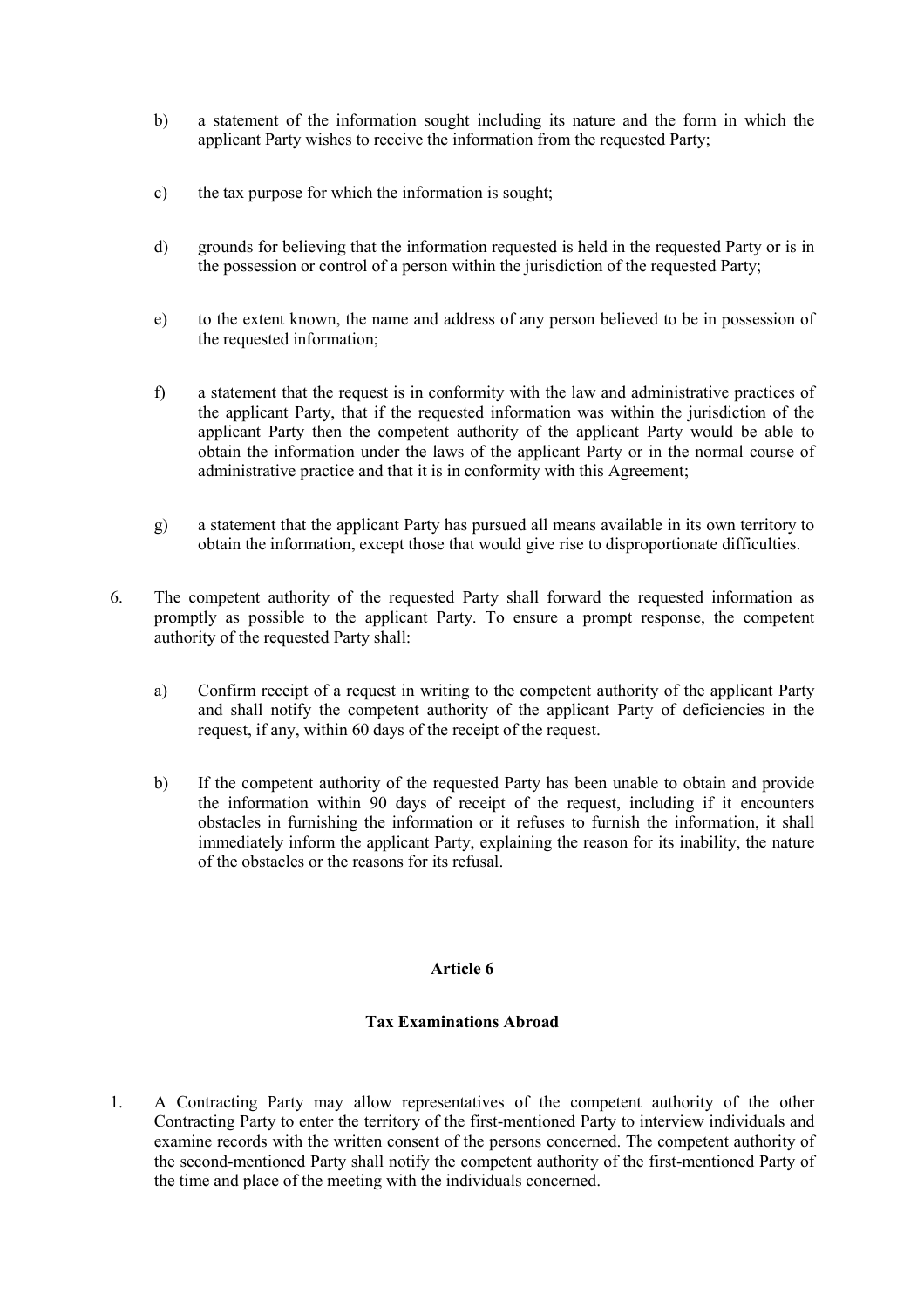- 2. At the request of the competent authority of one Contracting Party, the competent authority of the other Contracting Party may allow representatives of the competent authority of the firstmentioned Party to be present at the appropriate part of a tax examination in the secondmentioned Party.
- 3. If the request referred to in paragraph 2 is acceded to, the competent authority of the Contracting Party conducting the examination shall, as soon as possible, notify the competent authority of the other Party about the time and place of the examination, the authority or official designated to carry out the examination and the procedures and conditions required by the firstmentioned Party for the conduct of the examination. All decisions with respect to the conduct of the tax examination shall be made by the Party conducting the examination.

#### Possibility of Declining a Request

- 1. The requested Party shall not be required to obtain or provide information that the applicant Party would not be able to obtain under its own laws for purposes of the administration or enforcement of its own tax laws. The competent authority of the requested Party may decline to assist where the request is not made in conformity with this Agreement.
- 2. The provisions of this Agreement shall not impose on a Contracting Party the obligation to supply information which would disclose any trade, business, industrial, commercial or professional secret or trade process. Notwithstanding the foregoing, information of the type referred to in Article 5, paragraph 4, shall not be treated as such a secret or trade process merely because it meets the criteria in that paragraph.
- 3. The provisions of this Agreement shall not impose on a Contracting Party the obligation to obtain or provide information, which would reveal confidential communications between a client and an attorney, solicitor or other admitted legal representative where such communications are:
	- a) produced for the purposes of seeking or providing legal advice or
	- b) produced for the purposes of use in existing or contemplated legal proceedings.
- 4. The requested Party may decline a request for information if the disclosure of the information would be contrary to public policy (ordre public).
- 5. A request for information shall not be refused on the ground that the tax claim giving rise to the request is disputed.
- 6. The requested Party may decline a request for information if the information is requested by the applicant Party to administer or enforce a provision of the tax law of the applicant Party, or any requirement connected therewith, which discriminates against a national of the requested Party as compared with a national of the applicant Party in the same circumstances.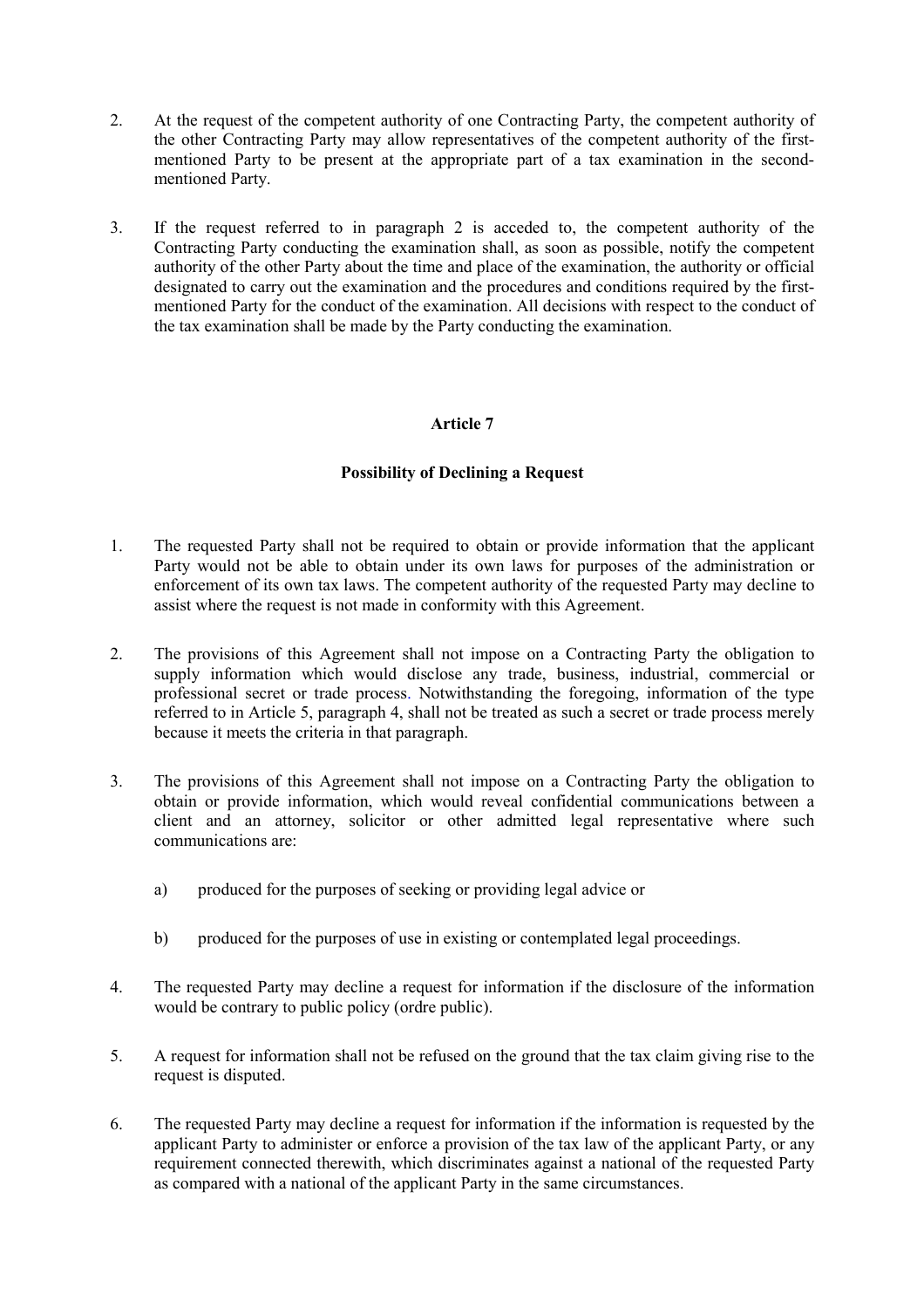#### **Confidentiality**

- 1. Any information received by a Contracting Party under this Agreement shall be treated as confidential and may be disclosed only to persons or authorities (including courts and administrative bodies) in the jurisdiction of the Contracting Party concerned with the assessment or collection of, the enforcement or prosecution in respect of, or the determination of appeals in relation to, the taxes covered by this Agreement. Such persons or authorities shall use such information only for such purposes. They may disclose the information in public court proceedings or in judicial decisions. The information may not be disclosed to any other person or entity or authority or any other jurisdiction without the express written consent of the competent authority of the requested Party.
- 2. In case of exchange of information in respect of an identified or identifiable individual, the provisions of Chapter 6, in particular the Article 199, of the Economic Partnership Agreement between the Cariforum States and the European Community and its Member States of 15 Ocotber 2008 shall be applied accordingly.

#### Article 9

#### **Costs**

Incidence of costs incurred in providing assistance shall be agreed by the Contracting Parties.

#### Article 10

#### Implementation Legislation

The Contracting Parties shall take all necessary legislative steps to comply with, and give effect to, the terms of the Agreement.

#### Article 11

#### Other international agreements or arrangements

The possibilities of assistance provided by this Agreement do not limit, nor are they limited by, those contained in existing international agreements or other arrangements between the Contracting Parties which relate to co-operation in tax matters.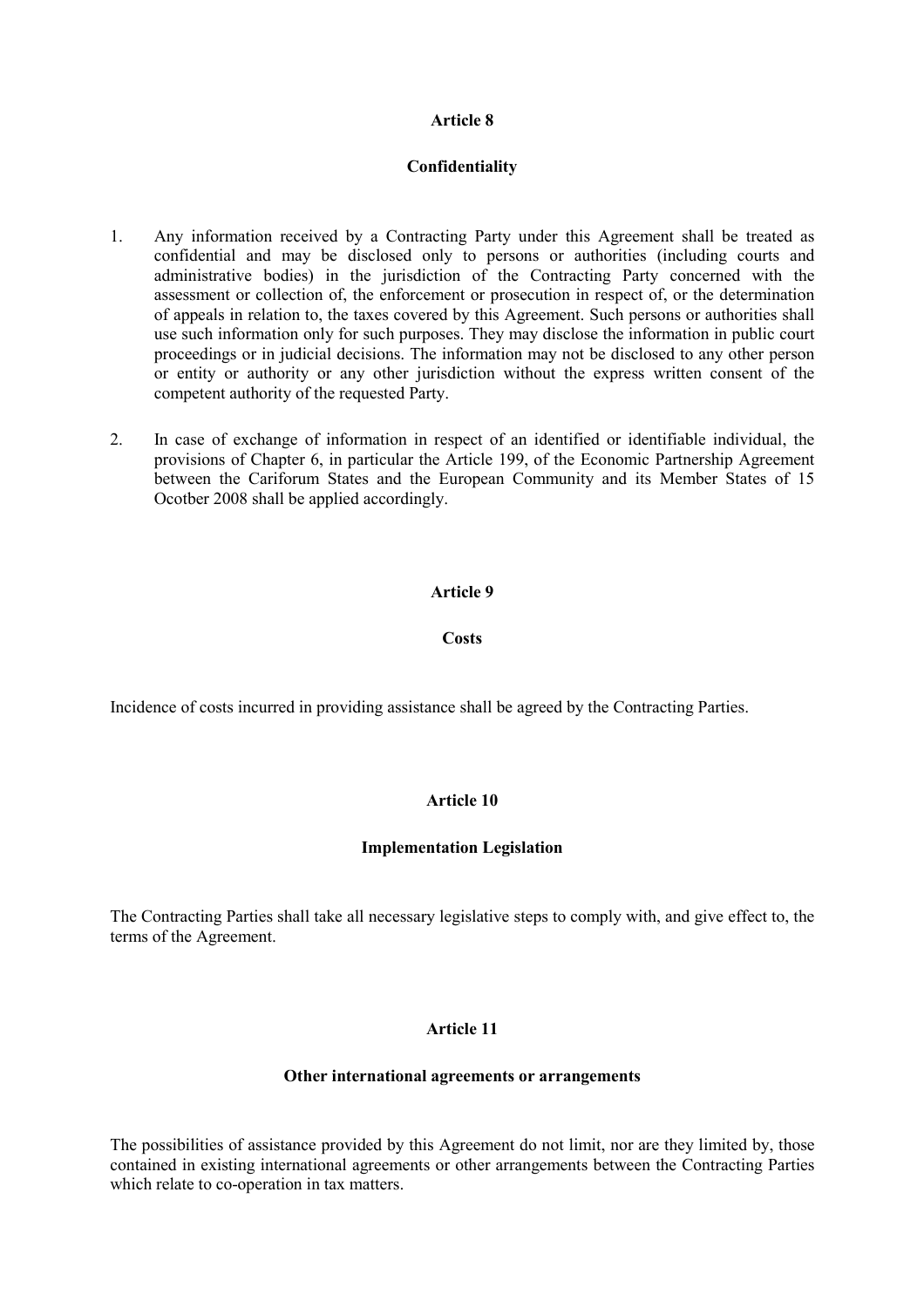#### Mutual Agreement Procedure

- 1. Where difficulties or doubts arise between the Contracting Parties regarding the implementation or interpretation of the Agreement, the competent authorities shall endeavour to resolve the matter by mutual agreement.
- 2. In addition to the agreements referred to in paragraph 1, the competent authorities of the Contracting Parties may mutually agree on the procedures to be used under Articles 5 and 6.
- 3. The competent authorities of the Contracting Parties may communicate with each other directly for purposes of reaching agreement under this Article.
- 4. The Contracting Parties may also agree on other forms of dispute resolution.

## Article 13

## Entry into Force

- 1. This Agreement shall enter into force when each Party has notified the other of the completion of its necessary internal procedures for entry into force. Upon entry into force, it shall have effect:
	- a) for criminal tax matters on that date; and
	- b) for all other matters covered in Article 1 on that date, but only in respect of taxable periods beginning on or after that date, or where there is no taxable period, all charges to tax arising on or after that date.
- 2. Notwithstanding paragraph 1 of this Article, paragraph 5, f) of Article 5 and the first sentence of paragraph 1 of Article 7 shall only have effect for both parties from the date on which Belgium shall notify Saint Lucia through diplomatic channels that Belgium has implemented legislation providing for the exchange of banking information for purposes of its own tax laws.

## Article 14

#### **Termination**

- 1. Either Contracting Party may terminate the Agreement by serving a notice of termination either through diplomatic channels or by letter to the competent authority of the other Contracting Party.
- 2. Such termination shall become effective on the first day of the month following the expiration of a period of six months after the date of receipt of notice of termination by the other Contracting Party.